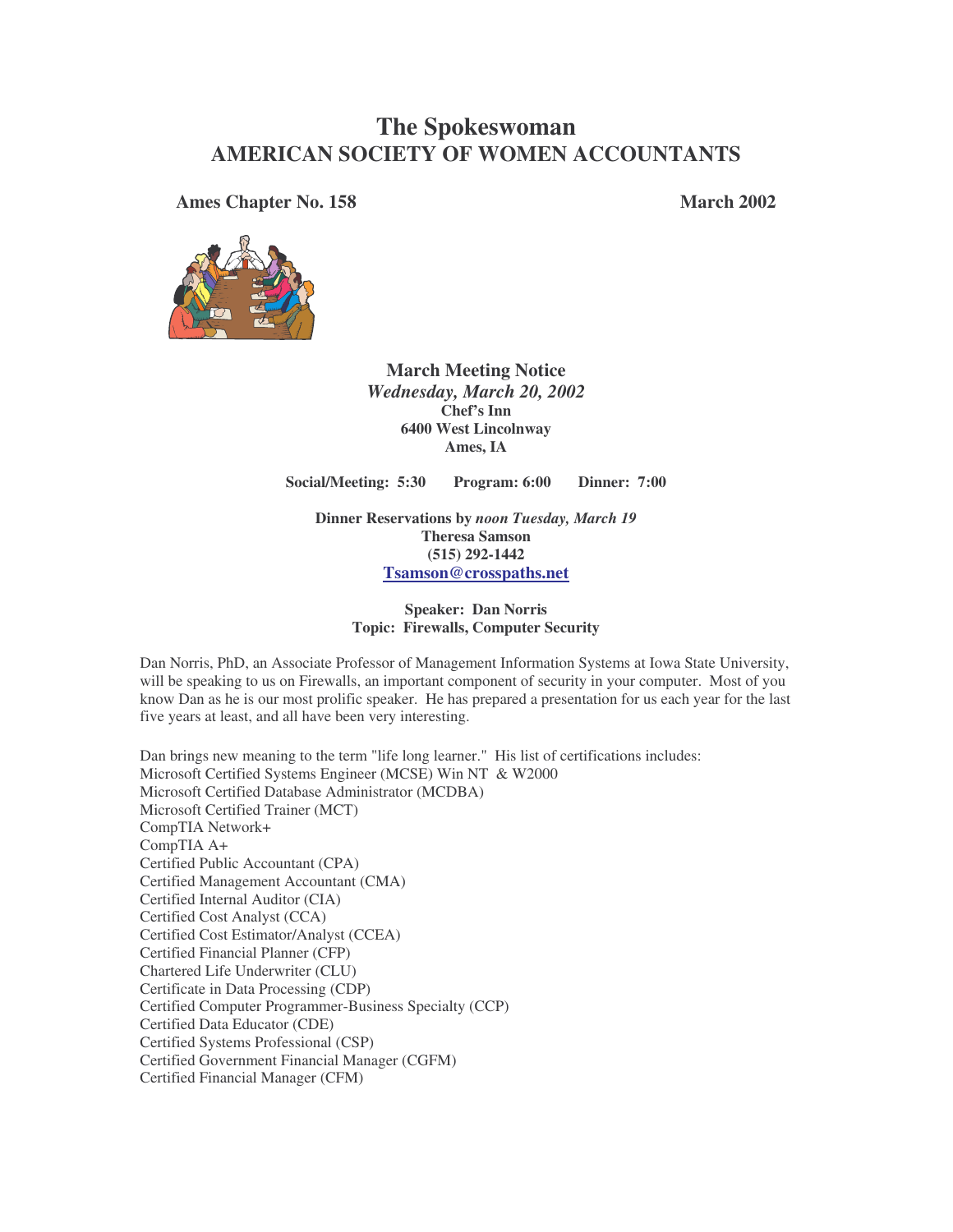Dan will be leaving Iowa State to pursue his many other interests in May, so please come and hear him speak this month. It could be his farewell appearance!



### **President's Message**

Wow - it looks like the Public Relations Dinner is a go! Great job to Penny and the whole committee. Let's all get out there and encourage our friends and associates to attend. If you can think of people that you didn't include on your invitation list the first time, I'm sure it's not too late to add them.

Scholarship applications are coming due soon. I haven't heard how many we have received, but I know that I have handed a lot out at work. I'm sure most of you have heard that ISU tuition is going up 19% next year, so the scholarships will be needed more that ever. Thanks to all of your generosity in making our scholarships possible. Remember - the application is online at: http://www.bus.iastate.edu/jduffy/aswa\_scholarship.htm

The award committee is getting ready to start working on the chapter award for our outstanding member this year. Please get your nominations in - you can send them to me if you wish.

If you are interested in serving in any position next year, please let a member of the nominating committee know. Remember - we are a small chapter. If you weren't a board member this year you should consider being one next year!

Keep up the good work everybody - it looks like we have a full agenda for the rest of the year. I have really enjoyed serving as President this year, and would encourage any of you who have not done so before to consider being our vice president next year, and president the following year. It is a very rewarding experience.

### **Minutes**

**American Society of Women Accountants** Ames Chapter #158 Membership Meeting February 20, 2002

**Call to Order:** The February 2002 membership meeting of the Ames Chapter #158 was called to order by President Jan Duffy at Chef's Inn in Ames on Wednesday, February 20 at 7:30. Those in attendance were Jan Duffy, Elisa Gibson, Kate Mulder, Margaret Munson, Theresa Samson, Beverly Wandling, Kathy Strum, and Cindy Sippel. A quorum was present.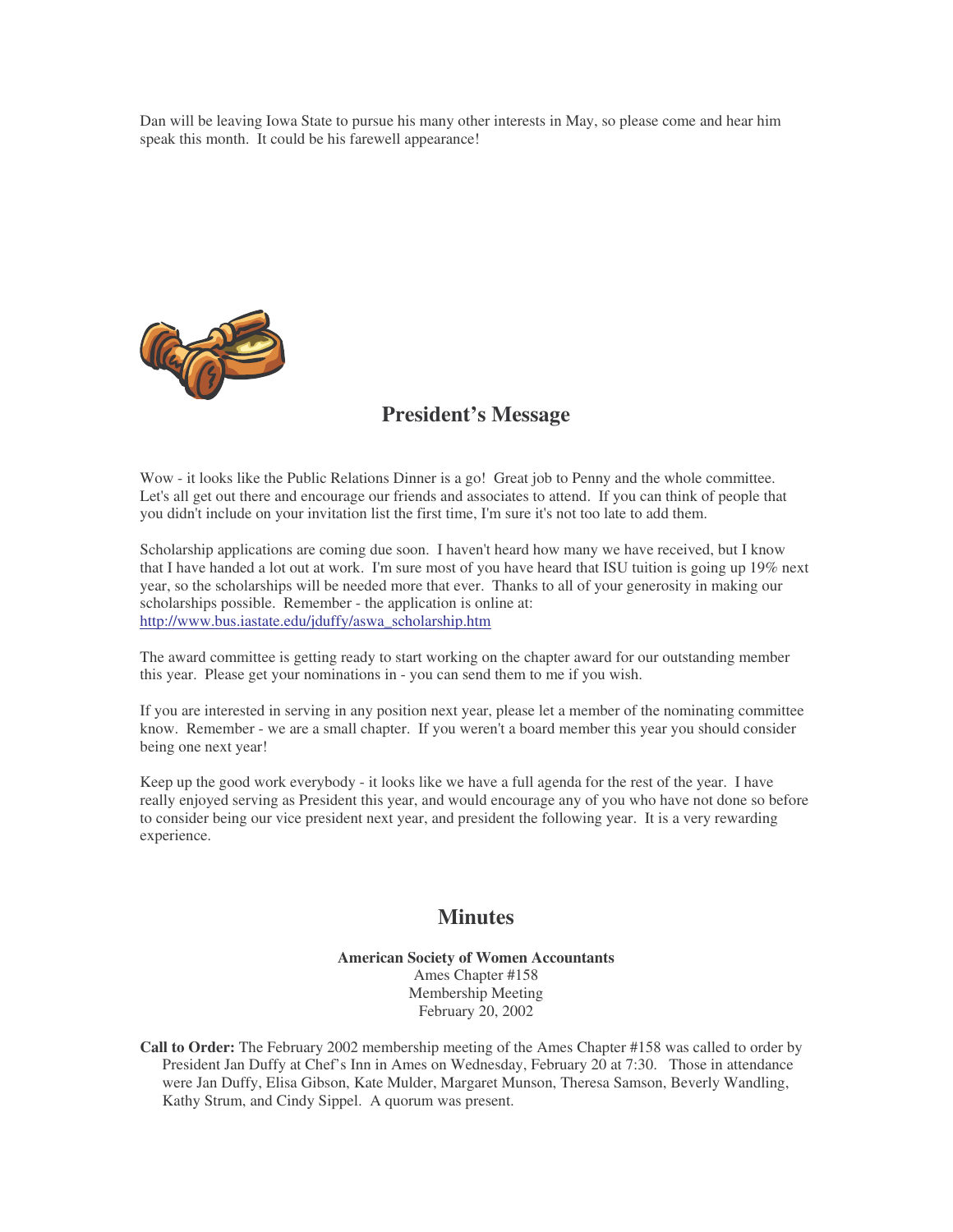- **Minutes:** Motion made by Cindy Sippel and seconded by Theresa Samson that the January 2002 minutes be approved as printed in the bulletin. Motion carried.
- **Treasurer's Report:** An update on the status of the bank accounts was given by Elisa Gibson.

#### **Old Business**

#### **Committee Reports:**

- **Membership:** The Chapter was notified that Christy Vilsack will be coming to our public relations dinner on April 17. Names for the mailing list need to be sent to Elisa Gibson. The committee is planning a work session to get the mailing ready. The current topic of Mrs. Vilsack's talk is "Concerns and Issues for Professional Women." We are considering asking that the topic be changed to "Reading", one of Mrs. Vilsack's agenda items. A motion was made by Beverly Wandling and seconded by Kathy Strum that the greater of the proceeds from the event or \$200 be given to the Story County Boys and Girls Club library fund. The motion was approved. The April event will be at Gateway and will include a cash bar and buffet dinner. We would like to send out 400 invitations.
- **Scholarship:** The deadline for scholarship applications is April 15, 2002. Jan suggested that the scholarship application be sent to the Iowa State Financial Aid Office so it can be put on their website.

**Outstanding Member Award:** The criterion for this award was distributed to the membership.

**Nominating Committee:** No update.

**New Business:** None

**Adjournment:** Motion made by Kate Mulder and seconded by Margaret Munson that the meeting be adjourned. Motion carried. The meeting was adjourned at 8:02 pm (note: 20.02.2002 at 20:02).

Respectfully submitted, Cindy Sippel Acting Secretary

### **Outstanding Member Award**

Rationale: Many people over the years have put in extraordinary efforts to keep our chapter going through good times and bad. While we may not have anyone active enough on the national level to be a national "Woman of Achievement" we have lots of members who put forth outstanding efforts for our chapter. This award will recognize, quite simply, the person who has put forth superior effort for the chapter. The award need not be given every year, and could in an extraordinary year have more than one recipient.

Process: The award committee can decide on this award each year. Nominations should be due by April 1. A person may nominate themselves or someone else in the Chapter in a short (no longer than one page) statement. The committee will then meet to decide the winner and announce it at the June meeting. The committee will decide how to recognize the member.